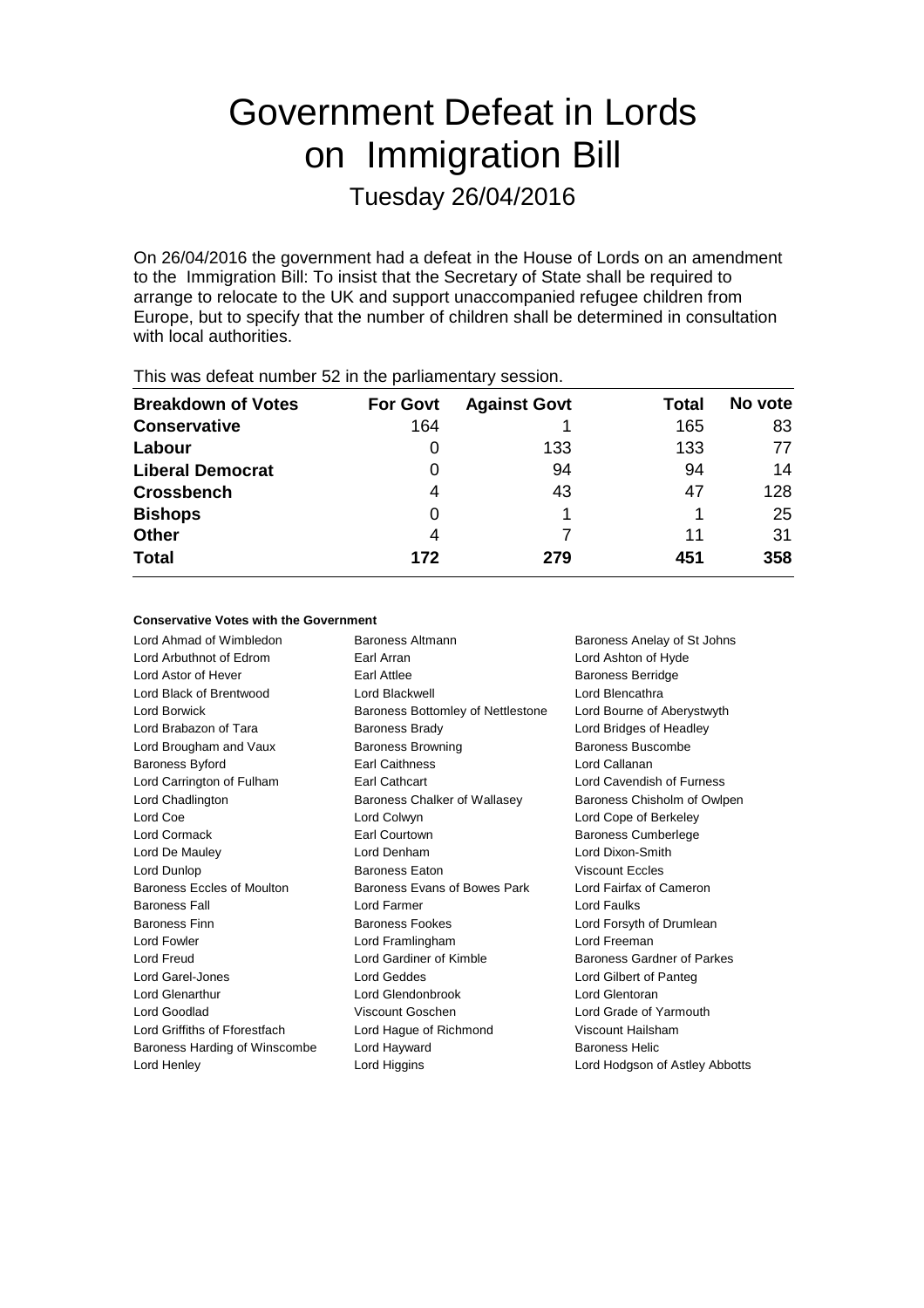Lord Horam Lord Howard of Rising Lord Howard of Lympne Earl Howe Lord Hunt of Wirral Lord Inglewood Baroness Jenkin of Kennington Lord Jopling Communication Lord Keen of Elie Lord King of Bridgwater Lord Kirkham Lord Lang of Monkton Lord Lansley Lord Lawson of Blaby Lord Leigh of Hurley Lord Lexden Earl Lindsay Lord Lingfield Earl Liverpool Marquess of Lothian Lord Lupton Lord Lyell Lord MacGregor of Pulham Market Lord Mancroft Lord Marland Lord Marlesford Baroness McGregor-Smith Baroness McIntosh of Pickering Baroness Mobarik Baroness Montrose Baroness Morris of Bolton Lord Moynihan Lord Nash Baroness Neville-Jones Baroness Neville-Rolfe Baroness Newlove Baroness Noakes Lord Northbrook Lord Norton of Louth Lord O'Shaughnessy Baroness O'Cathain Lord O'Neill of Gatley Lord Patten **Baroness Perry of Southwark** Baroness Pidding Lord Popat Lord Porter of Spalding Lord Price Lord Prior of Brampton **Baroness Rawlings** Baroness Redfern Lord Renfrew of Kaimsthorn Lord Ribeiro Lord Risby Lord Robathan Baroness Rock Lord Sassoon Baroness Scott of Bybrook Baroness Seccombe Earl Selborne Lord Selkirk of Douglas **Lord Selsdon** Baroness Shackleton of Belgravia Lord Sherbourne of Didsbury Lord Shinkwin **Earl Shinkwin** Earl Shrewsbury Lord Skelmersdale Lord Smith of Hindhead Lord Spicer Baroness Stedman-Scott **Baroness Stowell of Beeston** Lord Taylor of Holbeach Lord Trefgarne **Viscount Trenchard** Lord True Viscount Ullswater Baroness Verma Lord Vinson Lord Wakeham **Baroness Warsi** Baroness Warsi **Lord Whitby** Baroness Wilcox Lord Willetts Baroness Williams of Trafford Lord Young of Cookham Viscount Younger of Leckie

Baroness Hodgson of Abinger Lord Holmes of Richmond Baroness Hooper

**Conservative Votes against the Government** Lord Lucas

#### **Labour Votes with the Government**

### **Labour Votes against the Government**

Lord Irvine of Lairg **Baroness Jay of Paddington** Lord Jones

Baroness Andrews **Baroness Armstrong of Hill Top** Baroness Bakewell Lord Bassam of Brighton **Lord Beecham** Baroness Billingham Baroness Blackstone Baroness Blood Lord Blunkett Lord Boateng Lord Bradley Lord Brookman Lord Campbell-Savours Lord Carter of Coles Lord Cashman Viscount Chandos Lord Clark of Windermere Lord Collins of Highbury Baroness Corston Baroness Crawley Lord Davies of Oldham Lord Davies of Stamford **Lord Desai Lord Desai** Baroness Donaghy Lord Faulkner of Worcester Lord Foster of Bishop Auckland Lord Foulkes of Cumnock Baroness Gale **Baroness Golding** Lord Giddens **Baroness Golding** Lord Gordon of Strathblane Baroness Gould of Potternewton Lord Griffiths of Burry Port Lord Grocott Lord Hain Viscount Hanworth Lord Harris of Haringey Lord Harrison Lord Hart of Chilton Baroness Healy of Primrose Hill Lord Hollick **Baroness Hollis of Heigham** Lord Howarth of Newport Baroness Howells of St Davids Lord Hoyle Lord Hughes of Woodside Lord Hunt of Chesterton Lord Hunt of Kings Heath

Baroness Adams of Craigielea Lord Alli Lord Anderson of Swansea Lord Dubs **Lord Elder Lord Elder Baroness Farrington of Ribbleton** Lord Haskel **Lord Haworth Baroness Hayter of Kentish Town**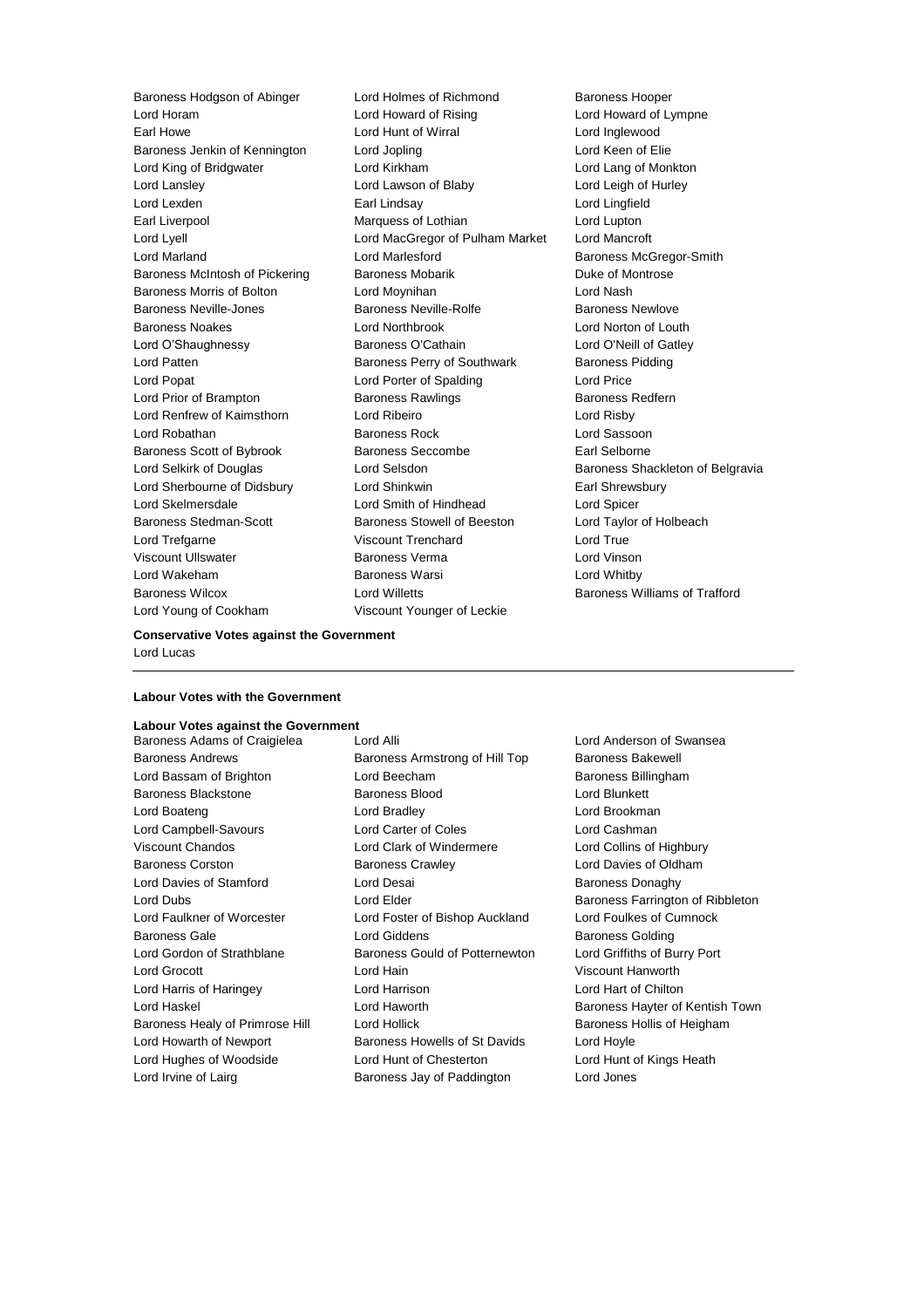Baroness Jones of Whitchurch Baroness Jowell Baroness Jowell Lord Judd<br>Baroness Kennedy of The Shaws Baroness Kennedy of Cradley Lord Kennedy of Southwark Baroness Kennedy of The Shaws Baroness Kennedy of Cradley Baroness King of Bow Baroness Kinnock of Holyhead Lord Kinnock Lord Kirkhill Lord Knight of Weymouth Baroness Lawrence of Clarendon Lord Layard **Lord Lea of Crondall Lord Lea of Crondall** Baroness Liddell of Coatdyke Lord Liddle Lord Lipsey Baroness Lister of Burtersett Lord MacKenzie of Culkein Baroness Mallalieu Lord Mandelson Lord Maxton Lord McAvoy Lord McConnell of Glenscorrodale Baroness McDonagh Lord McFall of Alcluith Baroness McIntosh of Hudnall Lord Mitchell Lord Monks Baroness Morgan of Huyton Baroness Morris of Yardley Lord Morris of Handsworth Lord Morris of Aberavon Lord Murphy of Torfaen Baroness Nye Lord O'Neill of Clackmannan Lord Patel of Bradford Lord Pendry Lord Plant of Highfield Lord Ponsonby of Shulbrede Baroness Prosser Baroness Quin Lord Radice Baroness Ramsay of Cartvale Lord Rea Baroness Rebuck Lord Richard Lord Rooker Lord Rosser Lord Rowlands Baroness Royall of Blaisdon Lord Sawyer **Baroness Sherlock** Viscount Simon Baroness Smith of Basildon Lord Smith of Leigh Lord Snape Baroness Symons of Vernham Dean Baroness Taylor of Bolton Baroness Thornton Lord Tomlinson Lord Touhig Lord Tunnicliffe Baroness Wall of New Barnet Lord Watson of Invergowrie Lord Watts Baroness Wheeler **Baroness Whitaker** Lord Whitty Lord Wills Lord Wood of Anfield Baroness Worthington Baroness Young of Old Scone

- 
- 

### **Liberal Democrat Votes with the Government**

**Liberal Democrat Votes against the Government** Lord Addington Lord Allan of Hallam Lord Ashdown of Norton-sub-Hamdon Baroness Bakewell of Hardington Mandeville Baroness Benjamin Baroness Bonham-Carter of Yarnbury Baroness Bowles of Berkhamsted Lord Bradshaw Baroness Brinton Lord Bruce of Bennachie Lord Burnett **Baroness Burt of Solihull** Lord Campbell of Pittenweem Lord Carlile of Berriew Lord Chidgey Lord Clement-Jones Lord Cotter **Lord Dholakia** Baroness Doocey Baroness Falkner of Margravine Baroness Featherstone Lord Foster of Bath Lord Fox Baroness Garden of Frognal Lord German Earl Glasgow **Baroness Grender** Baroness Hamwee Baroness Hamwee Baroness Harris of Richmond Baroness Humphreys Lord Hussain Baroness Hussein-Ece **Baroness Janke** Baroness Janke Baroness Jolly Lord Jones of Cheltenham Lord Kirkwood of Kirkhope Baroness Kramer Lord Lee of Trafford Lord Lester of Herne Hill Lord Loomba Baroness Ludford Lord Macdonald of River Glaven Lord Maclennan of Rogart Baroness Maddock Baroness Manzoor Lord Marks of Henley-on-Thames Lord McNally Baroness Miller of Chilthorne Domer Lord Newby Baroness Northover Lord Oates Earl Oxford and Asquith Lord Paddick **Lord Palmer of Childs Hill Baroness Parminter** Lord Purvis of Tweed Baroness Randerson Lord Razzall Lord Redesdale Lord Rennard Lord Roberts of Llandudno Lord Rodgers of Quarry Bank Baroness Scott of Needham Market Lord Scriven Lord Sharkey Baroness Sharp of Guildford Baroness Sheehan Lord Shipley **Lord Shutt of Greetland** Baroness Smith of Newnham Lord Smith of Clifton Lord Steel of Aikwood Lord Stephen Lord Stoneham of Droxford Lord Storey Lord Strasburger

Baroness Barker Lord Beith